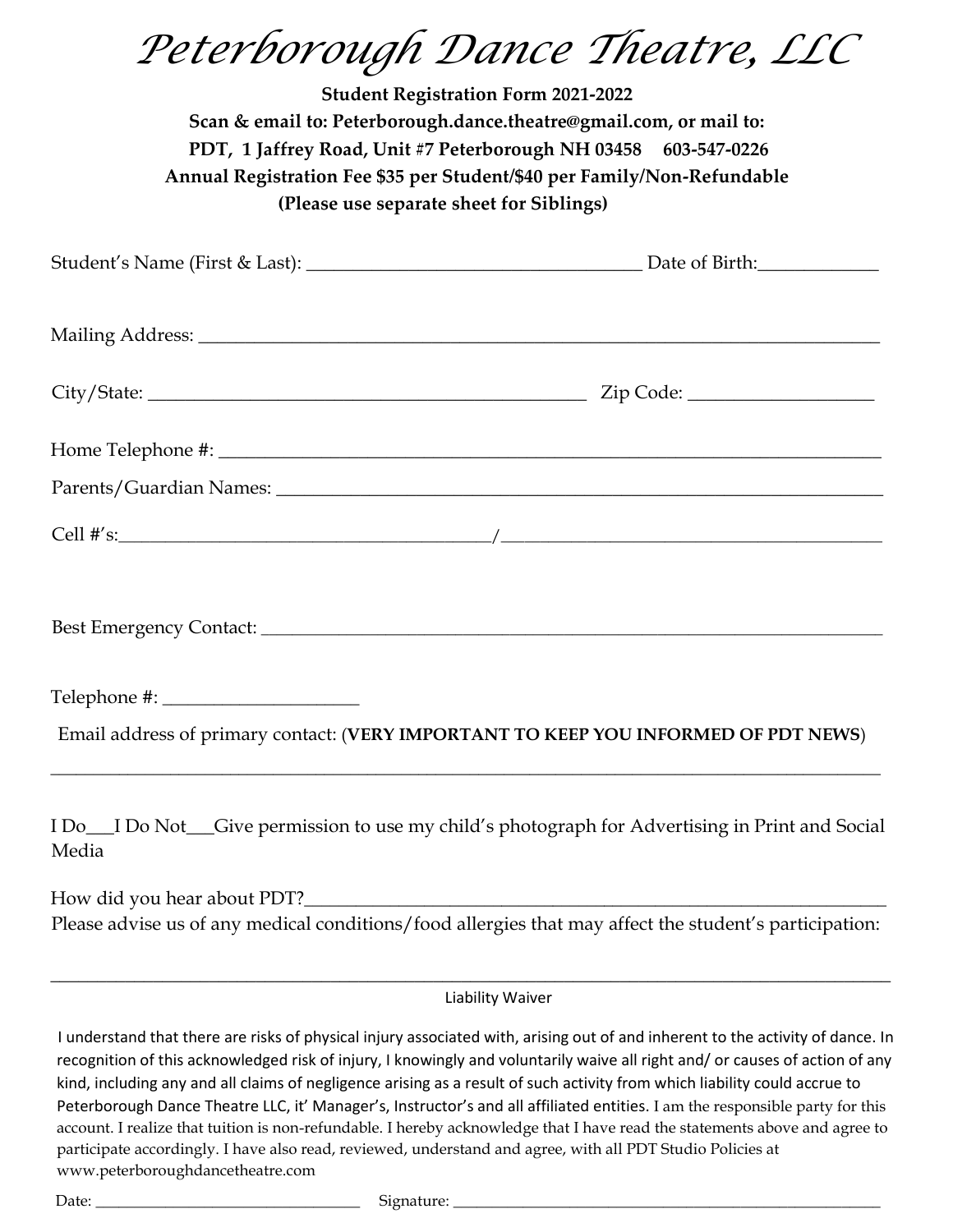| Style $\&$ Level | Day/Time |
|------------------|----------|
| 1.               |          |
|                  |          |
| 2.               |          |
| 3.               |          |
| 4.               |          |
| 5.               |          |
| $\boldsymbol{6}$ |          |

Payment Agreement/Tuition Account **\*There are 2 Tuition payment options, personal check, or credit card. Please select an option below. Be sure to return all pages with your Registration! \*Tuition is due monthly at the 1st Class of each month (except for September which is due with Registration Fee), October through June. You may also opt to pay Year in Full, or divide into 2 Payments (Sept. and Feb.) \*First Tuition is due with Registration. Please refer to "Tuition Page" at [www.peterboroughdancetheatre.com](http://www.peterboroughdancetheatre.com/) [to](http://www.peterboroughdancetheatre.com/) [f](http://www.peterboroughdancetheatre.com/)igure tuition amount, and "Class Description Page" for description of classes and breakdown of Levels, and "Dress Code Page" for description of Dress Code. \*Please understand PDT does sends monthly, or bi-annual "email reminders", but does not send paper** 

**billing statements.** 

**It is your responsibility to submit tuition by due dates to avoid fees.** 

**\*Late Fee \$25, if paying by check and not received by due dates.** 

**\*Returned Check Fee \$25 \*Declined Credit Card Fee \$25** 

**Check Payments can either be dropped off in "Lockbox" inside studio, or mailed to: PDT, 1 Jaffrey Rd. #7, Peterborough NH 03458**